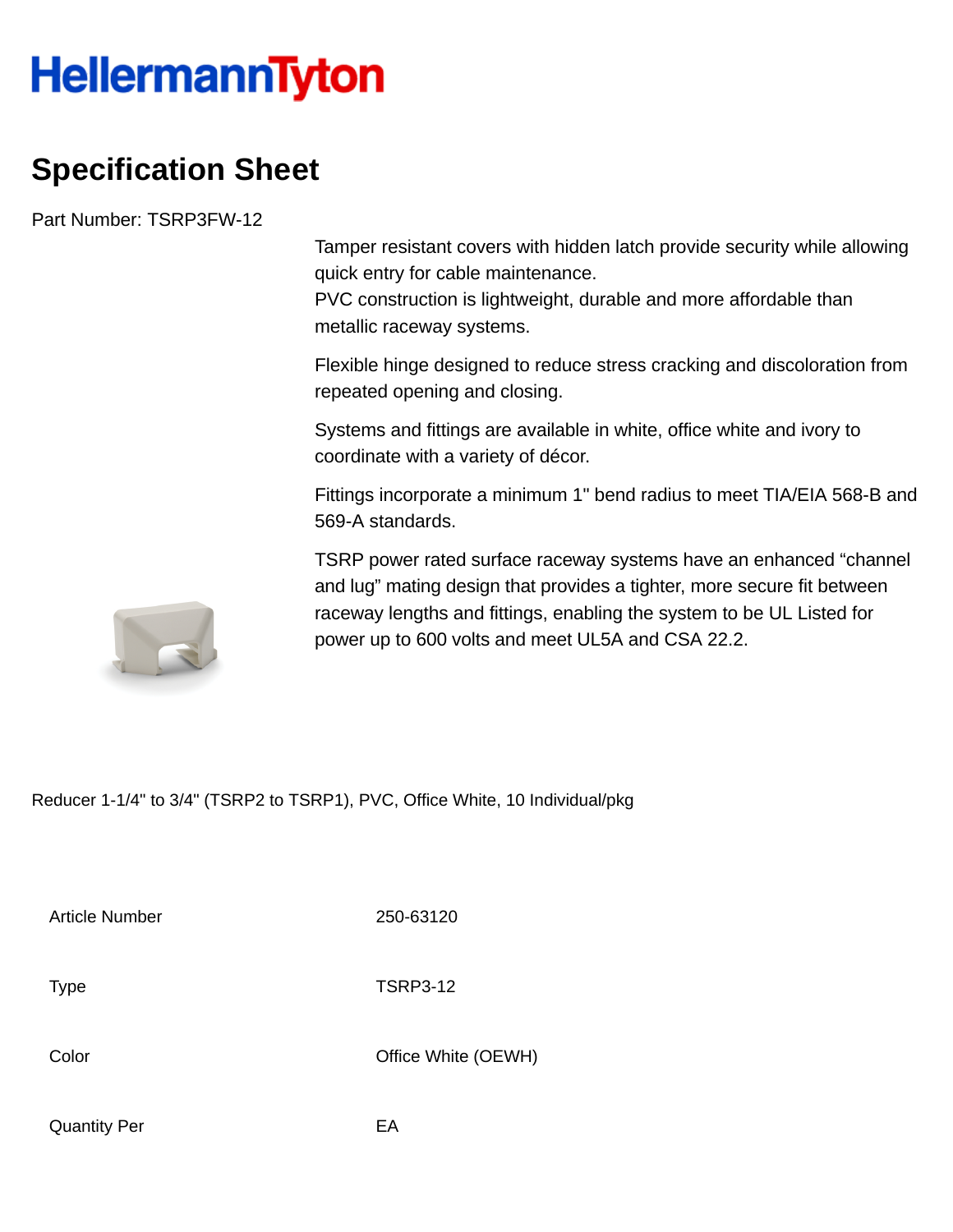| <b>Product Description</b>   | HellermannTyton surface raceway systems are the ideal solution for<br>routing communication and power cables. No need to break into<br>existing walls - raceway systems are designed to route cable along<br>wall surfaces. Made of a PVC material, components are durable and<br>affordable; and the one piece construction and adhesive tape backing<br>make positioning and mounting easy. HellermannTyton offers a low<br>voltage TSR system and a power rated TSRP system that are<br>available in three different diameters to accommodate different cable<br>and wire bundle and conduit sizes. Both systems include a complete<br>line of fittings and junction boxes that allow for clean and professional<br>installations. TSRP surface raceway systems are designed to<br>aesthetically organize and route either power or communications<br>cables. |
|------------------------------|------------------------------------------------------------------------------------------------------------------------------------------------------------------------------------------------------------------------------------------------------------------------------------------------------------------------------------------------------------------------------------------------------------------------------------------------------------------------------------------------------------------------------------------------------------------------------------------------------------------------------------------------------------------------------------------------------------------------------------------------------------------------------------------------------------------------------------------------------------------|
| <b>Short Description</b>     | Reducer 1-1/4" to 3/4" (TSRP2 to TSRP1), PVC, Office White, 10<br>Individual/pkg                                                                                                                                                                                                                                                                                                                                                                                                                                                                                                                                                                                                                                                                                                                                                                                 |
| <b>Global Part Name</b>      | TSRP3-12-PVC-WH                                                                                                                                                                                                                                                                                                                                                                                                                                                                                                                                                                                                                                                                                                                                                                                                                                                  |
| <b>Material</b>              | Polyvinylchloride (PVC)                                                                                                                                                                                                                                                                                                                                                                                                                                                                                                                                                                                                                                                                                                                                                                                                                                          |
| <b>Material Shortcut</b>     | <b>PVC</b>                                                                                                                                                                                                                                                                                                                                                                                                                                                                                                                                                                                                                                                                                                                                                                                                                                                       |
| Flammability                 | <b>UL 94 V-0</b>                                                                                                                                                                                                                                                                                                                                                                                                                                                                                                                                                                                                                                                                                                                                                                                                                                                 |
| <b>Halogen Free</b>          | <b>No</b>                                                                                                                                                                                                                                                                                                                                                                                                                                                                                                                                                                                                                                                                                                                                                                                                                                                        |
| <b>Operating Temperature</b> | +122°F (+50°C)                                                                                                                                                                                                                                                                                                                                                                                                                                                                                                                                                                                                                                                                                                                                                                                                                                                   |
| Reach Compliant (Article 33) | <b>No</b>                                                                                                                                                                                                                                                                                                                                                                                                                                                                                                                                                                                                                                                                                                                                                                                                                                                        |
| <b>ROHS Compliant</b>        | Yes                                                                                                                                                                                                                                                                                                                                                                                                                                                                                                                                                                                                                                                                                                                                                                                                                                                              |
| UL Listed (US and Canada)    | Yes                                                                                                                                                                                                                                                                                                                                                                                                                                                                                                                                                                                                                                                                                                                                                                                                                                                              |